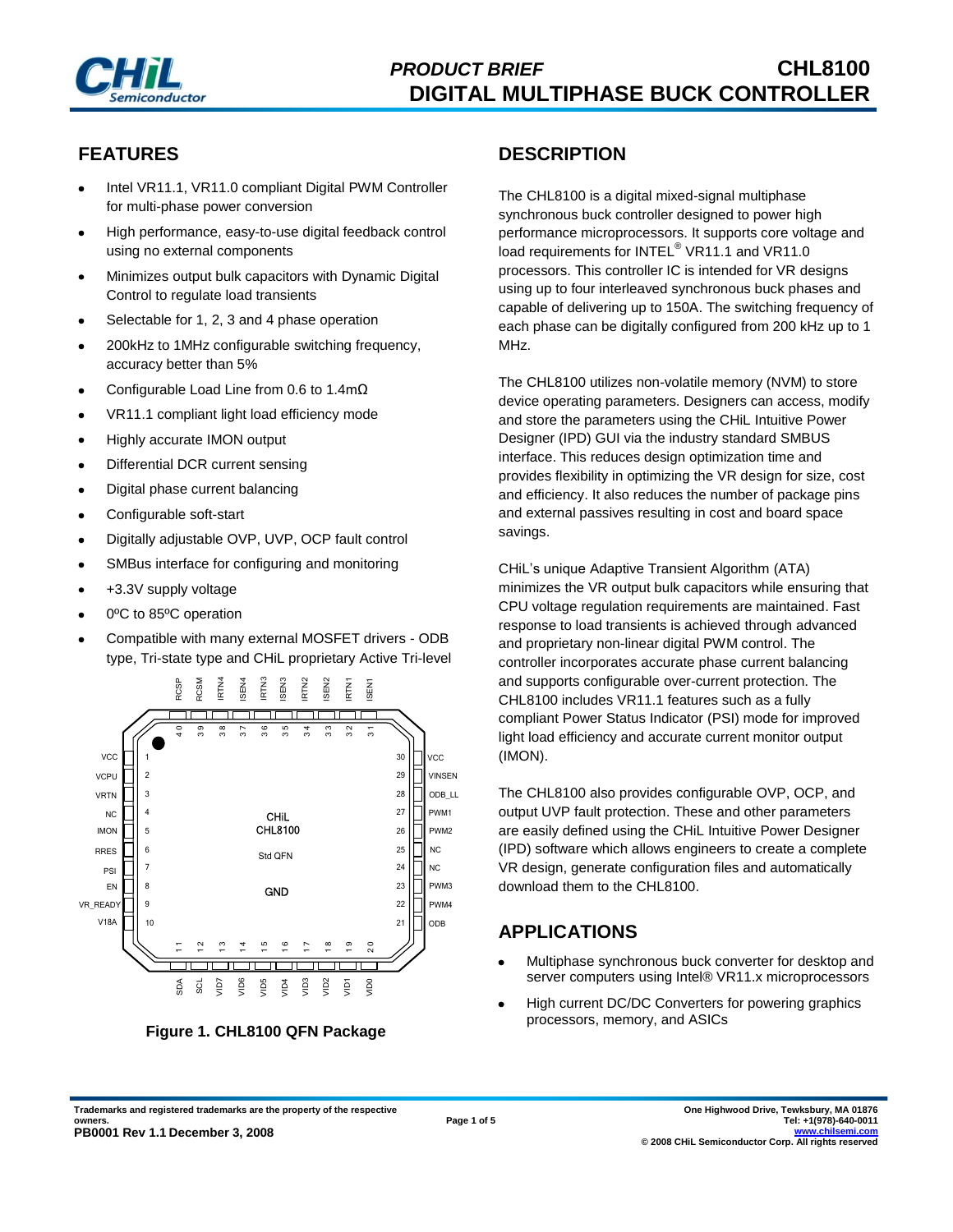

### **FUNCTIONAL BLOCK DIAGRAM**



**Figure 2 . Simplified Block Diagram**

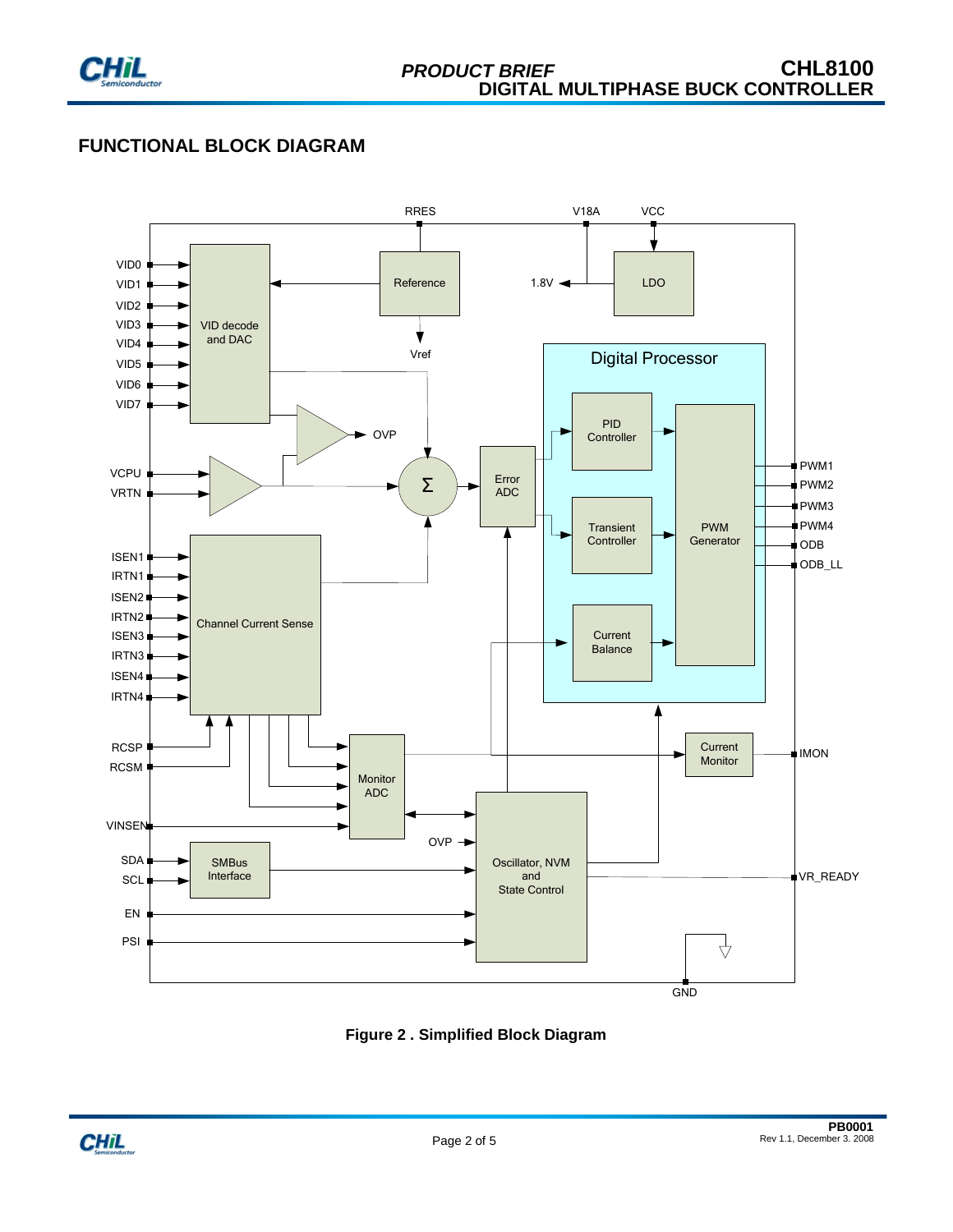

# **TYPICAL APPLICATIONS**



**Figure 3 . 4-Phase VRD using CHL8100 Controller & CHL8500 MOSFET drivers**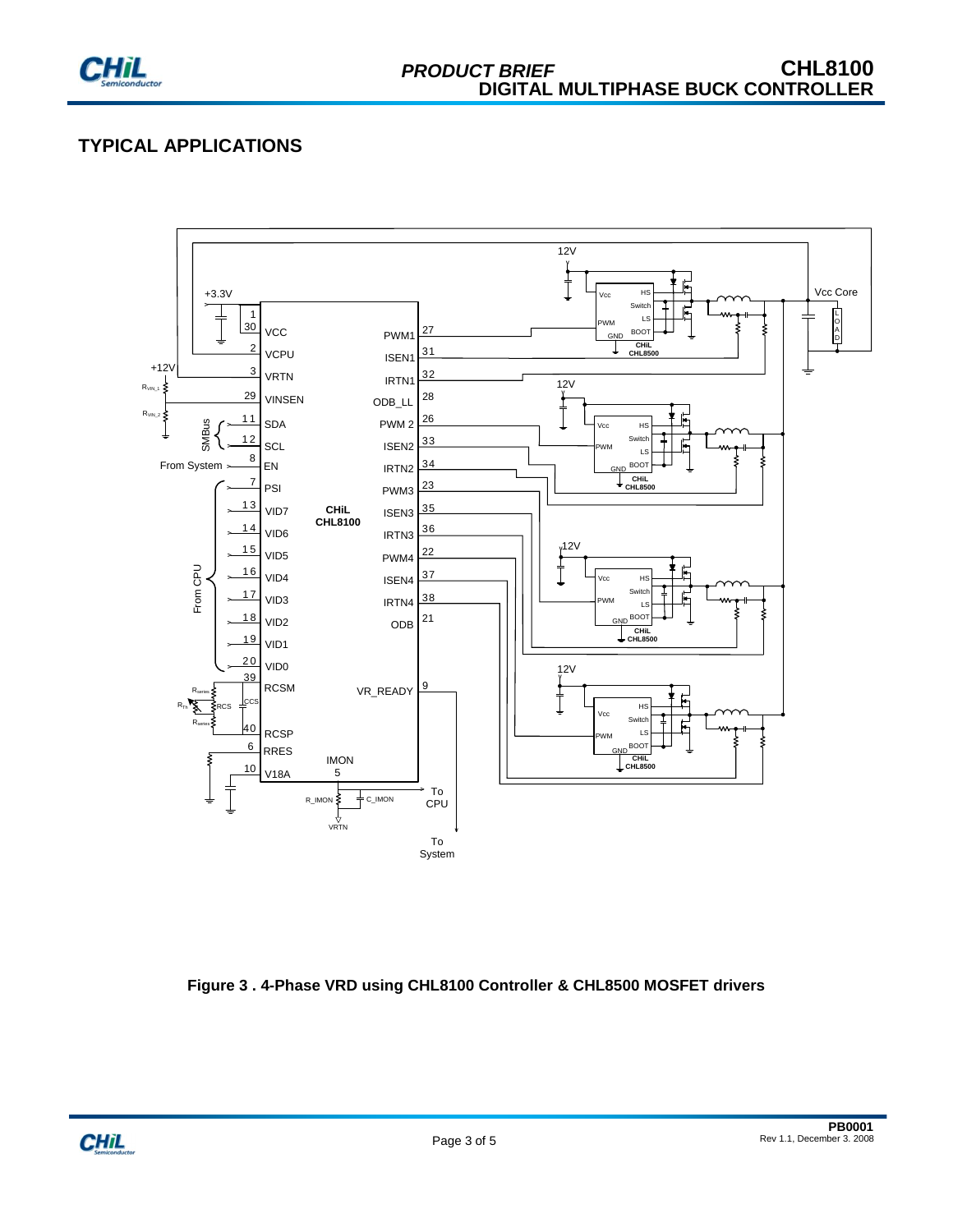



**Figure 4 . 4-Phase VRD using CHL8100 & ODB Type MOSFET drivers**